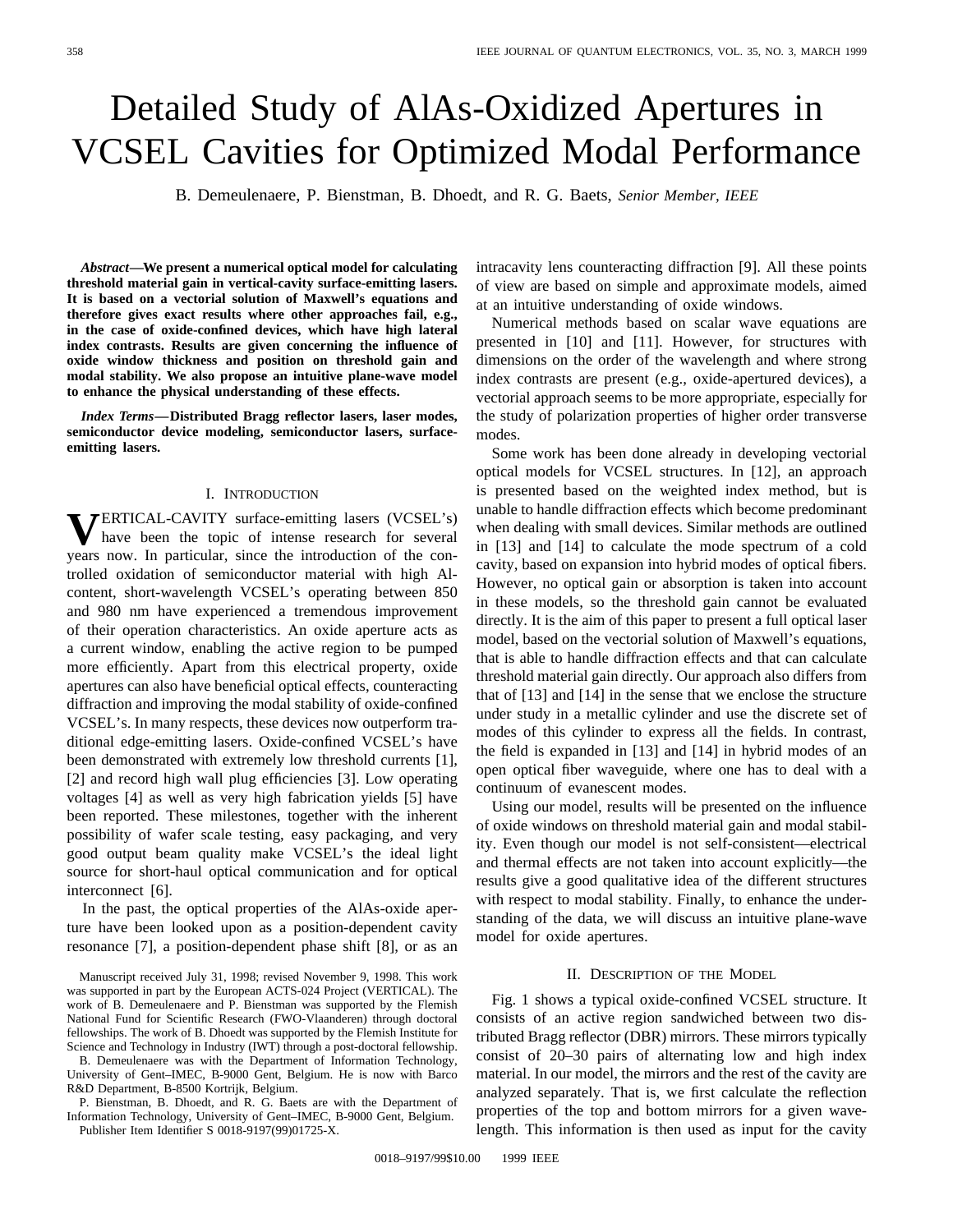

Fig. 1. VCSEL geometry after partial AlAs oxidation.

model, where we obtain an eigenvalue problem by taking into account propagation and interface effects in the quantum well (QW) and the cladding layers. The operating wavelength and material gain are subsequently adjusted in order to find an eigenvalue of one, in which case we have located a laser mode.

All calculations are based on Maxwell's equations assuming a time dependence given by  $\exp(-j\omega t)$ , with  $\omega$  a real angular frequency. The direction of epitaxial growth, parallel to the propagation direction of the laser beam, will be referred to as the longitudinal or  $z$  direction. Perpendicular to this direction, in the lateral plane, we define cylindrical coordinates  $(r, \varphi)$ . We only deal with VCSEL's that have a perfect rotational symmetry and a given refractive index profile for all the layers, including a given gain profile in the active region.

# *A. Calculation of Mirror Properties*

VCSEL mirrors are traditionally layered structures. A general model for such mirrors has to be able to handle large refractive index contrasts, both in the lateral and the longitudinal direction. Moreover, in the presence of gain or absorption, complex refractive indices need to be considered. The combination of all these effects can lead to a complicated diffraction problem, where special care has to be taken not to compromise the numerical stability of the algorithm. The details of our model have been described in [15], but for the sake of clarity we will shortly outline the main points again.

First, consider a perfectly conducting metal cylinder of radius  $R_w$ , filled with a uniform reference dielectric. The eigenmodes of such a structure are well known and can be described in terms of Bessel functions. These functions form a complete orthogonal set that can be used to describe the different field components within the cylinder for any arbitrary dielectric profile and any excitation. Note that the reference dielectric does not need to be one that physically occurs in the structure under study. The sole purpose of the cylinder and the reference dielectric is to get a discrete set of eigenmodes, which we will call the "basic modes." We only retain the first  $N$  basic modes to describe any field. The numerical influence of this metal cylinder is further discussed in Section III-D.

Now, we consider the actual structure under study, but placed within the metal cylinder of radius  $R_w$ . We first treat each layer (i.e., each lateral refractive index profile) separately, and we look for the modes that can propagate in such a layer. For each so-called "layer mode," we assume a z dependence of the form  $\exp(jqz)$ , with q the propagation



constant of the layer mode. These layer modes are expressed as an unknown linear combination of the basic modes. This representation is substituted into Maxwell's equations. The orthogonality of the basic modes reduces the expressions to an algebraic  $N \times N$  eigenvalue problem that can be handled with standard numerical procedures. The eigenvalues of this problem correspond to the propagation constants of the layer modes and the corresponding eigenvectors give the field radial profiles of the layer mode.

It should be noted that in realistic mirrors most layers are uniform without any lateral index steps. In these layers, the modes are well known too, so in this case we do not have to go through the time-consuming process of solving the above eigenvalue problem.

Now that we know the  $N$  layer modes, we can express any field in this layer as a superposition of layer modes propagating in the positive and in the negative  $z$  direction. Thus, for the field in the  $i$ th layer, we have

$$
\mathbf{E}_{i}^{\text{tot}}(r,\varphi,z,t) = \exp(-j\omega t) \sum_{k} \{A_{i,k}^{+} \mathbf{E}_{i,k}(r,\varphi) \exp(jq_{i,k}z) + A_{i,k}^{-} \mathbf{E}_{i,k}(r,\varphi) \exp(-jq_{i,k}z) \}
$$

$$
= \mathbf{H}_{i}^{\text{tot}}(r,\varphi,z,t) = \exp(-j\omega t) \sum_{k} \{A_{i,k}^{+} \mathbf{H}_{i,k}(r,\varphi) \exp(jq_{i,k}z) - A_{i,k}^{-} \mathbf{H}_{i,k}(r,\varphi) \exp(-jq_{i,k}z) \}
$$
(1)

in which  $\mathbf{E}_{i,k}(r,\varphi)$  and  $\mathbf{H}_{i,k}(r,\varphi)$  are the modal field profiles in the lateral plane of the  $k$ th mode in the  $i$ th layer. The propagation constant in the positive z direction is given by  $q_{i,k}$ . All these quantities are known once the eigenvalue problem in the *i*th layer is solved. The values of the  $A_{i,k}$  coefficients follow from the excitation of each mode by a field incident upon the  $i$ th layer.

Finally, we need to calculate the reflection and transmission at an interface between two layers. Consider Fig. 2 where the mth mode of layer  $i-1$  is incident on the interface between layers  $i-1$  and i. This incident field will generate a reflected field in layer  $i - 1$  and a transmitted field in layer *i*. Thus, the field in layer  $i - 1$  will be of the form (1) with  $A_{i-1,k}^+ = \delta_{km}$  and with the  $A_{i-1,k}^-$  coefficients having the meaning of reflection coefficients. In layer  $i$ , the field will only consist of modes propagating in the positive  $z$  direction with the  $A_{i,k}^{+}$  coefficients having the meaning of transmission coefficients. The boundary conditions imposed by Maxwell's equations demand that the tangential field components are continuous across the interface. This holds for both the electric and magnetic fields. Repeating this for all possible incident modes of layer  $i-1$  (i.e.,  $m = 1...N$ ) and using the orthogonality relations for the modes of layer  $i - 1$ , we obtain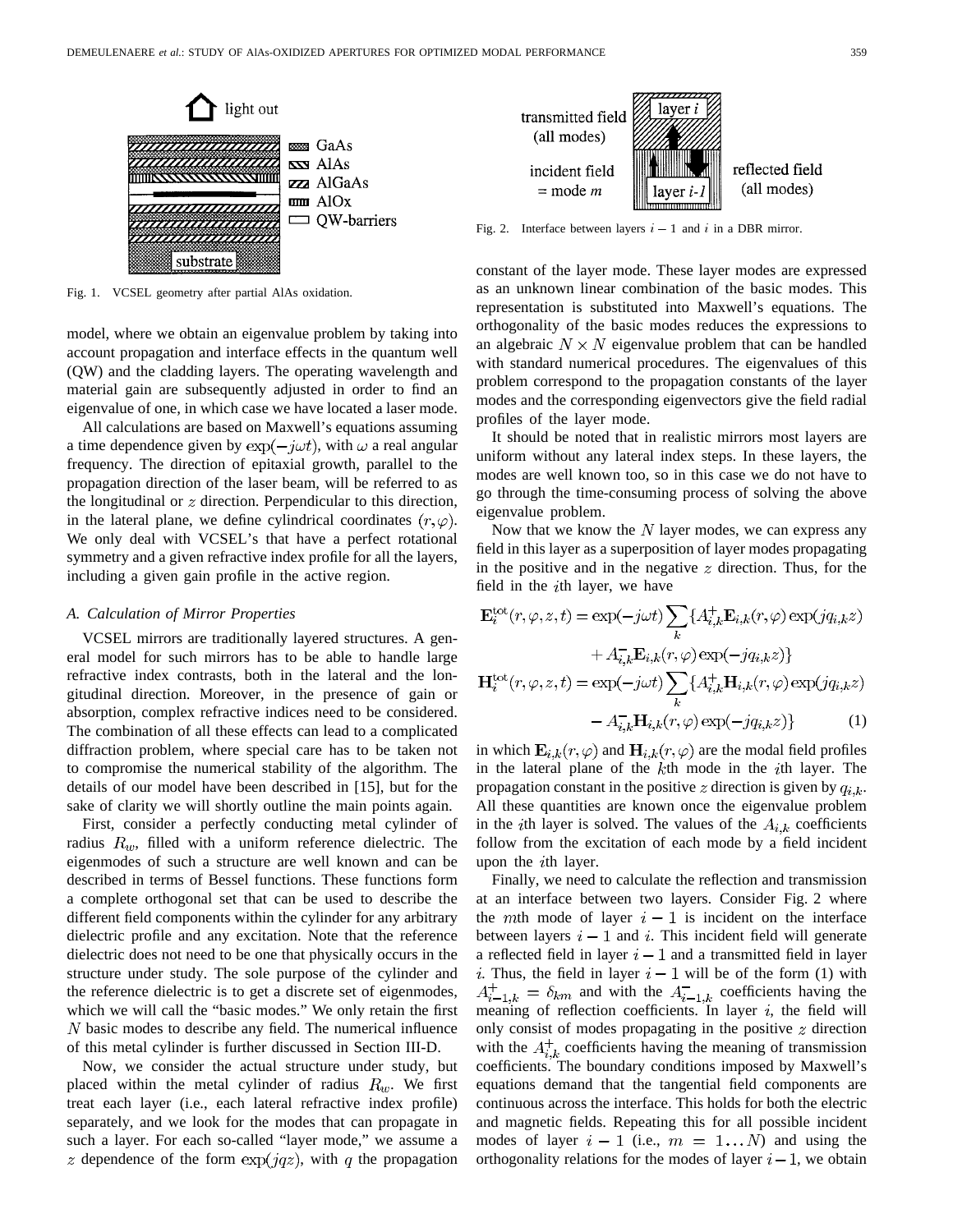

Fig. 3. Detailed view of the active region of a VCSEL.

an algebraic system of  $2N$  equations in  $2N$  unknowns that can be solved using standard numerical techniques. Solving this system, we find a  $N \times N$  reflection matrix and a  $N \times N$ transmission matrix that describe the reflected and transmitted fields for an arbitrary field incident from layer  $i-1$ . Reversing the role of layers  $i$  and  $i-1$  and repeating the whole procedure gives us another reflection and transmission matrix, this time for fields incident on the interface from layer  $i$ . These four matrices completely characterize the interface between the two layers for any incident field.

When describing an interface with a layer with lateral index steps, these matrices are completely filled, indicating that a certain amount of mode mixing occurs when light crosses that particular interface. This expresses scattering and diffraction. At interfaces between two uniform layers, all reflection and transmission matrices are diagonal, indicating that no scattering occurs and no diffraction other than the spreading of the beam while propagating.

Once all reflection and transmission matrices for all interfaces in the mirror are known, we can set up a recursive procedure (the so-called  $R$ -matrix scheme) to find the reflection and transmission properties of the complete mirror stack [16]. This scheme is numerically stable against large longitudinal refractive index changes.

From now on we will assume that the mirror reflection characteristics are known. We will refer to the reflection of the top mirror for fields coming from the active region as  $\mathbf{R}^{\text{top}}$ and to the reflection of the bottom mirror for fields coming form the active region as  $\mathbb{R}^{\text{bot}}$ .

The procedure outlined above is very general and able to treat complicated mirror structures. It can cope with all of the numerical problems outlined in the beginning of this section. Indeed, the eigenvalue problem for finding the layer modes is not fundamentally different for complex refractive indices as compared to real ones. Moreover, the techniques are stable against large index contrasts, both in the lateral and longitudinal directions.

## *B. The Active Region and Formulation of the Cavity Problem*

In order not to complicate the mathematical formulation, we will restrict ourselves to an active region consisting of three layers: a QW between two barrier (cladding) layers. This situation is shown in Fig. 3. These layers can be either uniform or nonuniform.

Again, we look for all modes in the barrier layers and in the active layer, using the same method as explained in Section II-A. Thus, in all three layers, (1) holds for the total field. In (1), we introduce the following notational convention:

$$
A_{\text{bl},k}^{+} \exp(jq_{\text{bl},k}z) \to A_{\text{bl},k}^{+}(z)
$$
  
\n
$$
A_{\text{bl},k}^{-} \exp(jq_{\text{bl},k}z) \to A_{\text{bl},k}^{-}(z)
$$
\n(2)

and analogous relations for the other  $A$  coefficients.

At the interfaces between the barrier layers and the active layer, the tangential field components of both the electric and magnetic fields have to be continuous. (Since we work in the absence of any sources, this is equivalent to imposing the continuity of the normal components.) This leads to the following system of equations:

$$
\sum_{k} \left\{ A_{\text{act},k}^{+}(z_{1}) \mathbf{E}_{\text{act},k}^{t}(r,\varphi) + A_{\text{act},k}^{-}(z_{1}) \mathbf{E}_{\text{act},k}^{t}(r,\varphi) \right\}
$$
\n
$$
= \sum_{k} \left\{ A_{\text{bl},k}^{+}(z_{1}) \mathbf{E}_{\text{bl},k}^{t}(r,\varphi) + A_{\text{bl},k}^{-}(z_{1}) \mathbf{E}_{\text{bl},k}^{t}(r,\varphi) \right\}
$$
\n
$$
\sum_{k} \left\{ A_{\text{act},k}^{+}(z_{1}) \mathbf{H}_{\text{act},k}^{t}(r,\varphi) - A_{\text{act},k}^{-}(z_{1}) \mathbf{H}_{\text{act},k}^{t}(r,\varphi) \right\}
$$
\n
$$
= \sum_{k} \left\{ A_{\text{bl},k}^{+}(z_{1}) \mathbf{H}_{\text{bl},k}^{t}(r,\varphi) - A_{\text{bl},k}^{-}(z_{1}) \mathbf{H}_{\text{bl},k}^{t}(r,\varphi) \right\}
$$
\n(3)

in which the subscript act refers to the active layer, bl refers to the top barrier layer, the superscript  $t$  refers to the tangential part of the fields, and  $z_1$  is the z position of the interface between the top barrier layer and the active layer (Fig. 3). Analogous equations hold for the interface between the bottom barrier layer and the active layer. Taking the vectorial product of (3) with  $H_{\text{act},m}^{t}$  and applying the orthogonality relations leads to

$$
A_{\text{act},m}^{+}(z_{1}) + A_{\text{act},m}^{-}(z_{1})
$$
  
\n
$$
= \sum_{k} \mathbf{K}_{1,mk} \{ A_{b1,m}^{+}(z_{1}) + A_{b1,m}^{-}(z_{1}) \}
$$
  
\n
$$
A_{\text{act},m}^{+}(z_{1}) - A_{\text{act},m}^{-}(z_{1})
$$
  
\n
$$
= \sum_{k} \mathbf{K}_{2,mk} \{ A_{b1,m}^{+}(z_{1}) - A_{b1,m}^{-}(z_{1}) \}
$$
  
\n
$$
A_{\text{act},m}^{+}(z_{2}) + A_{\text{act},m}^{-}(z_{2})
$$
  
\n
$$
= \sum_{k} \mathbf{L}_{1,mk} \{ A_{b2,m}^{+}(z_{2}) + A_{b2,m}^{-}(z_{2}) \}
$$
  
\n
$$
= \sum_{k} \mathbf{L}_{2,mk} \{ A_{b2,m}^{+}(z_{2}) - A_{b2,m}^{-}(z_{2}) \}
$$
  
\n(4)

in which the following overlap integrals have been used:

$$
\mathbf{K}_{1,mk} = \left( \int dS \mathbf{u}_z \cdot \mathbf{E}_{\text{bI},k}^t(r,\varphi) \times \mathbf{H}_{\text{act},m}^t(r,\varphi) \right)
$$

$$
\cdot \left( \int dS \mathbf{u}_z \cdot \mathbf{E}_{\text{act},m}^t(r,\varphi) \times \mathbf{H}_{\text{act},m}^t(r,\varphi) \right)^{-1}
$$

$$
\mathbf{K}_{2,mk} = \left( \int dS \mathbf{u}_z \cdot \mathbf{E}_{\text{act},m}^t(r,\varphi) \times \mathbf{H}_{\text{bI},k}^t(r,\varphi) \right)
$$

$$
\cdot \left( \int dS \mathbf{u}_z \cdot \mathbf{E}_{\text{act},m}^t(r,\varphi) \times \mathbf{H}_{\text{act},m}^t(r,\varphi) \right)^{-1} .
$$
 (5)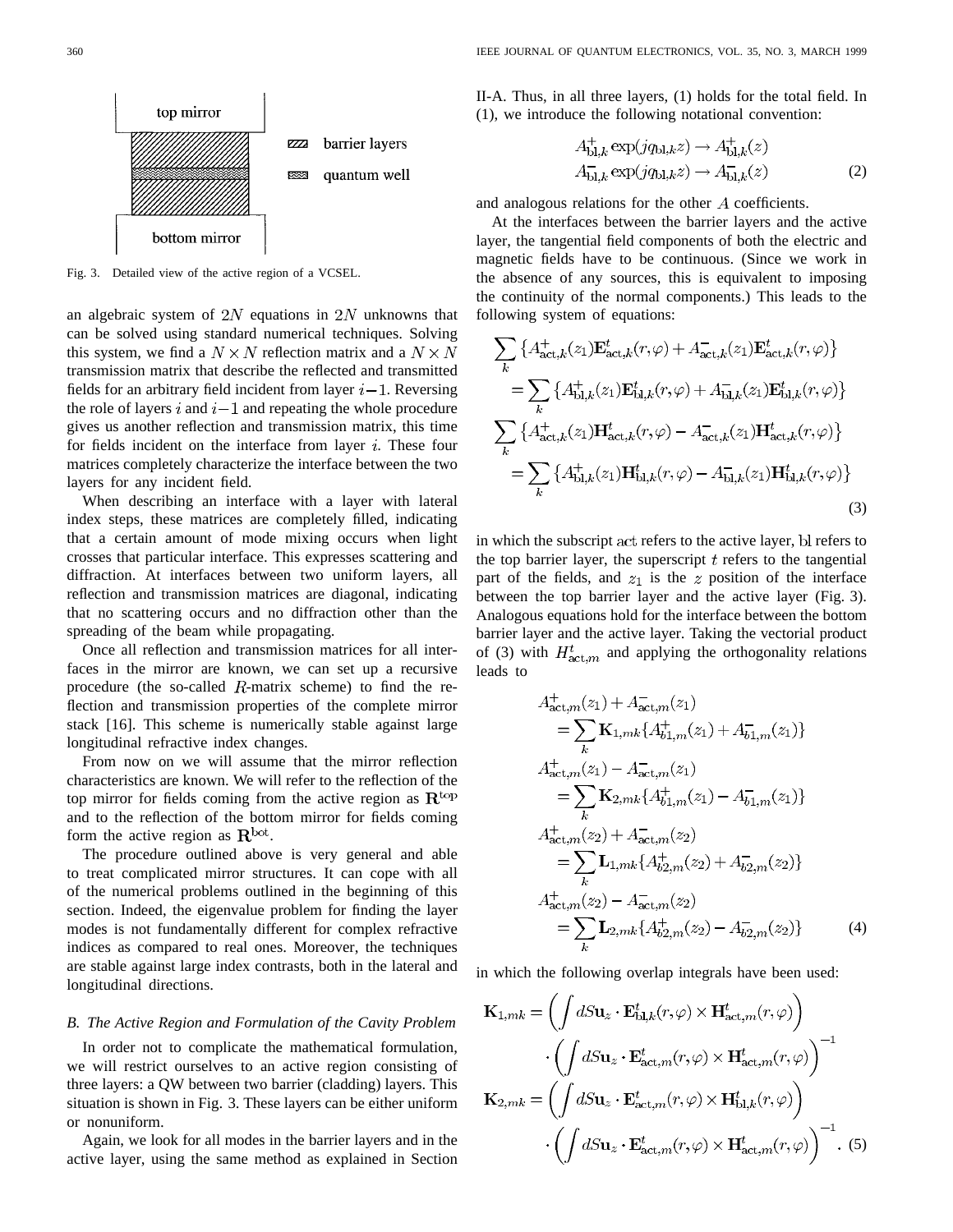Analogous relations hold for the  $L$  overlap matrices for the fields of the lower barrier layer. In (5),  $\mathbf{u}_z$  is a unit vector in the positive  $z$  direction and the surface integrals run over the entire area enclosed by the perfectly conducting cylinder.

Now that we have expressed the boundary conditions at the interfaces between the active layer and the barrier layers, we have to express the boundary conditions imposed by the mirrors. In matrix notation, these are

$$
[A_{b1}^{-}(z_1)] = [\exp(jq_{b1}d_{b1})] \mathbf{R}^{\text{top}}[\exp(jq_{b1}d_{b1})][A_{b1}^{+}(z_1)]
$$
  
\n
$$
[A_{b2}^{+}(z_2)] = [\exp(jq_{b2}d_{b2})] \mathbf{R}^{\text{bot}}[\exp(jq_{b2}d_{b2})][A_{b2}^{-}(z_2)].
$$
\n(6)

Equations (6) also take into account propagation across the barrier layers over the respective distances  $d_{b1}$  and  $d_{b2}$ . If we choose the origin of the  $z$  axis in the center of the active layer, as done in Fig. 3, then we can also write

$$
A_{\text{act},k}^{+}(z_1) = A_{\text{act},k}^{+}(0) \exp(jq_{\text{act},k}d_{\text{act}}/2)
$$
  
\n
$$
A_{\text{act},k}^{-}(z_1) = A_{\text{act},k}^{-}(0) \exp(-jq_{\text{act},k}d_{\text{act}}/2)
$$
  
\n
$$
A_{\text{act},k}^{-}(z_2) = A_{\text{act},k}^{-}(0) \exp(jq_{\text{act},k}d_{\text{act}}/2)
$$
  
\n
$$
A_{\text{act},k}^{+}(z_2) = A_{\text{act},k}^{+}(0) \exp(-jq_{\text{act},k}d_{\text{act}}/2).
$$
 (7)

Taking the first and the second equation in (4) and the first one in  $(6)$ , we can eliminate all  $\tilde{A}$  coefficients relating to the top barrier layer. When we use (7) as well, we obtain a relation of the form

$$
A_{\text{act},k}^{-}(0) = \sum_{i} \mathbf{C}_{1,ki} A_{\text{act},i}^{+}(0)
$$
 (8)

which relates the upward propagating fields in the center of the active layer to the downward propagating fields at the same  $z$  position. Taking the remaining equations in (4) and  $(6)$ , eliminating the  $A$  coefficients relating to the lower barrier layer, and taking into account (7), we also find

$$
A_{\text{act},k}^{+}(0) = \sum_{i} \mathbf{C}_{2,ki} A_{\text{act},i}^{-}(0). \tag{9}
$$

In matrix notation, (8) and (9) can be restated as

$$
[A_{\text{act}}^{-}(0)] = \mathbf{C}_{1}[A_{\text{act}}^{+}(0)]
$$
  
\n
$$
[A_{\text{act}}^{+}(0)] = \mathbf{C}_{2}[A_{\text{act}}^{-}(0)].
$$
\n(10)

After eliminating the  $A^-$  coefficients, we get the following homogeneous system of  $N$  equations that has to be solved for a nonzero solution:

$$
(\mathbf{C}_2 \mathbf{C}_1 - \mathbf{1})[A_{\text{act}}^+(0)] = 0 \tag{11}
$$

with  $1$  the unit matrix. We can only find nontrivial solutions if the determinant of the matrix  $C_2C_1 - 1$  vanishes. Since the mirrors are not perfectly reflecting, this determinant will not vanish for any real angular frequency  $\omega$  unless we include gain in the active layer to overcome the loss. Another way of interpreting (11) is that we are looking for an eigenvector of the matrix  $C = C_2C_1$  that has an eigenvalue equal to 1. This point of view was already formulated and used in [17].

#### *C. Numerical Procedure*

Equation (11) is ideally suited to be handled by the singular value decomposition (SVD) technique. If we are looking for the material gain needed to reach threshold, then the matrix  $\mathbf{C}_2\mathbf{C}_1$  – 1 becomes singular and should therefore be handled with care. SVD is a standard method to deal with singular algebraic problems. It returns a product decomposition of the input matrix of the following form:

$$
C_2C_1 - 1 = U\Sigma V^H \tag{12}
$$

in which U and V are unitary matrices, the superscript  $H$ stands for Hermitian conjugate, and  $\Sigma$  is a real positive diagonal matrix. These positive real numbers are called "singular values" of the original matrix. The columns of  $V^H$  that correspond to singular values equal to 0 are an orthonormal base of the nullspace of the original matrix and are therefore solutions to (11). Given (12), it is easy to see that the following holds:

$$
\Sigma = \begin{pmatrix} \sigma_1 & 0 & 0 \\ 0 & \sigma_2 & 0 \\ 0 & 0 & \sigma_N \end{pmatrix}
$$
  
= 
$$
\begin{pmatrix} |\gamma_1 - 1| & 0 & 0 \\ 0 & |\gamma_2 - 1| & 0 \\ 0 & 0 & |\gamma_N - 1| \end{pmatrix}
$$
 (13)

with  $\sigma_i$  the singular values of the matrix  $C_2C_1 - 1$  and  $\gamma_i$ the eigenvalues of the matrix  $C = C_2C_1$ . In general, these eigenvalues are complex numbers indicating a deviation from resonance for both the phase and the amplitude of the field. Phase resonance can be obtained by changing the wavelength  $\lambda$ , while amplitude resonance is achieved by changing the material gain  $g_{\text{mat}}$  of the active layer. We also see from (13) that if  $\sigma_i = 0$  then indeed  $\gamma_i = 1$ , as expected.

We now derive some expressions that will make it easier to locate the zero for  $\sigma_i$  in the  $(\lambda, g_{\text{mat}})$ -space.

From the relationship between  $\sigma_i$  and  $\gamma_i$ , assuming that the imaginary part of  $\gamma_i$  is sufficiently small, the following holds:

$$
\sigma_i^2 = |\gamma_i - 1|^2 = |\gamma_i|^2 - 2\operatorname{Re}(\gamma_i) + 1
$$

$$
\operatorname{Re}(\gamma_i) = \sqrt{|\gamma_i|^2 - (\operatorname{Im}(\gamma_i))^2} \cong |\gamma_i| - \frac{1}{2} \frac{(\operatorname{Im}(\gamma_i))^2}{|\gamma_i|} \quad (14)
$$

We can therefore deduce that

$$
\sigma_i^2 - \frac{(\text{Im}(\gamma_i))^2}{|\gamma_i|} \cong (|\gamma_i| - 1)^2. \tag{15}
$$

Close to a cavity resonance,  $\text{Im}(\gamma_i)$  is indeed sufficiently small and  $|\gamma_i|$  is more or less constant when we change the gain. Therefore, (15) means that the relationship between  $\text{Im}(\gamma_i)$  and  $\sigma_i$  is given by a hyperbola. Furthermore, close to phase resonance the relationship between the wavelength  $\lambda$ and Im( $\gamma_i$ ) is linear as well, since the phase of the mirrors varies linearly within the stopband. Therefore, the relationship between  $\lambda$  and  $\sigma_i$  is also given by a hyperbola.

This is an important conclusion. A typical  $(\lambda, \sigma_i)$ -plot for different values of  $g_{\text{mat}}$  is shown in Fig. 4. For the lowest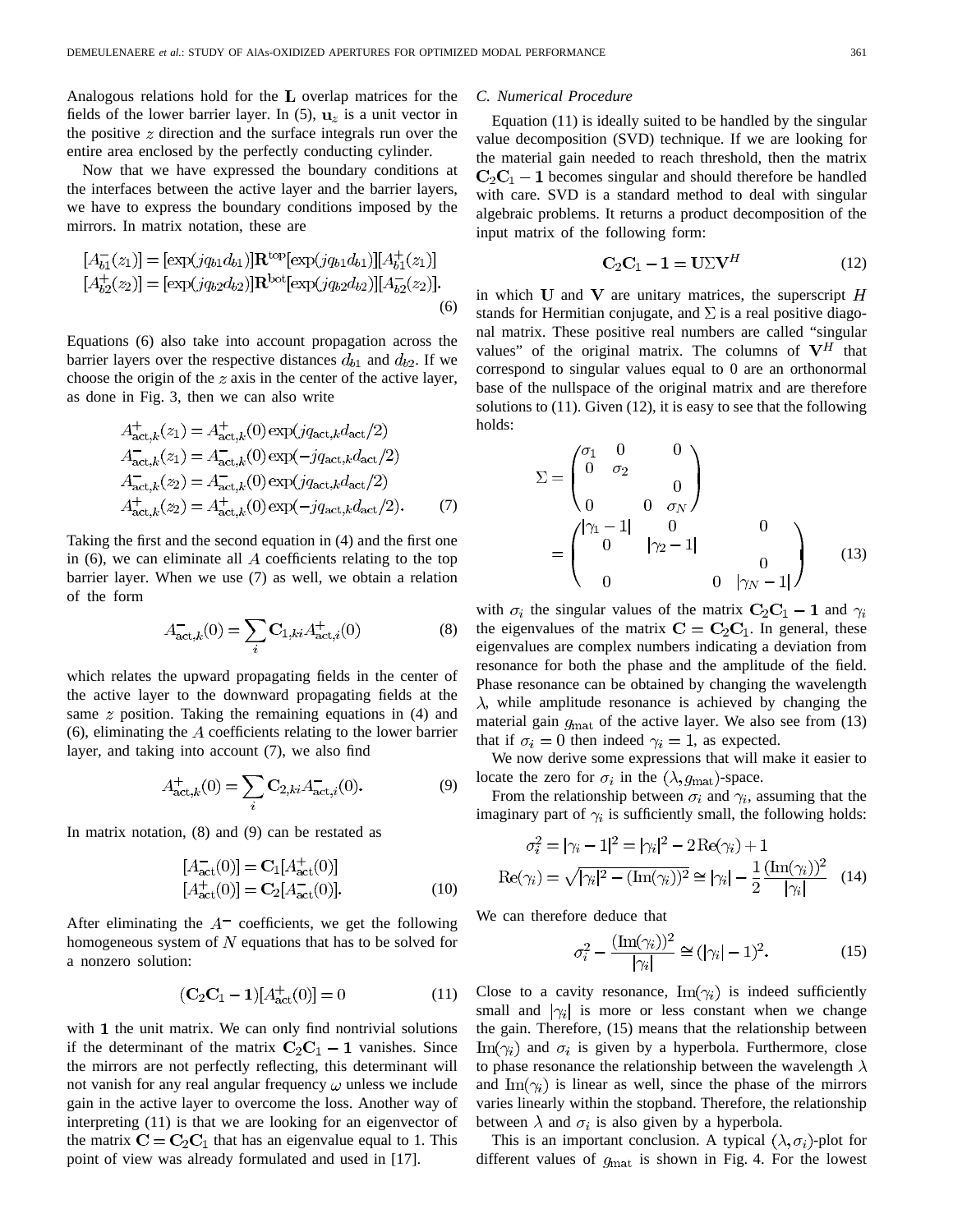

Fig. 4. Typical observed  $(\lambda, \sigma_i)$ -plot.



Fig. 5. Illustration of linear relationship at resonance between  $\sigma_i$  and the material gain.

order laser modes, the hyperbola is usually nearly degenerate into two straight lines (the asymptotes of the hyperbola) and the curvature is only noticeable when phase resonance is quite strictly fulfilled. For the higher order laser modes, we find a hyperbola that is not degenerate.

Another important conclusion can be found when writing down the laser condition, assuming phase resonance is fulfilled, and close to amplitude resonance

$$
|R_{\text{mod}}^{\text{top}} \cdot R_{\text{mod}}^{\text{bot}}| \exp\left(\frac{2d_{\text{act}}(g_{\text{mat}}/2)\Gamma_{\text{mod}}}{\lambda}\right) = \gamma_i \cong 1. \quad (16)
$$

In this expression, the factors in front of the exponential are the magnitudes of the amplitude reflectivities of both mirrors as experienced by the laser mode. The active region provides a power material gain  $g_{\text{mat}}$  and has a thickness  $d_{\text{act}}$ .  $\Gamma_{\text{mod}}$  is the lateral confinement of the laser mode within the gain section of the active layer. Since the argument of the exponential is very small, we can use a linear approximation leading to

$$
\sigma_i = \left| \left| R_{\text{mod}}^{\text{top}} \cdot R_{\text{mod}}^{\text{bot}} \right| \cdot \left( 1 + \frac{d_{\text{act}} g_{\text{mat}} \Gamma_{\text{mod}}}{\lambda} \right) - 1 \right|.
$$
 (17)

This implies that at phase resonance there is a linear relationship between  $\sigma_i$  and  $g_{\text{mat}}$ , apart from the absolute value on the right-hand side of (17). This is the second important feature that helps us to locate the laser mode. It is illustrated in Fig. 5. The dots are the calculated minima of the hyperbolae



Fig. 6. Evolution of singular value as a function of number of basic modes.

for different values of the material gain. The straight line is obtained using a least squares fit to these points. In all cases the correlation coefficient  $R^2$  is above 99%, indicating a very good linear relationship between  $\sigma_i$  and  $g_{\text{mat}}$ .

Thus, the algorithm used to identify a laser mode can be outlined as follows.

- 1) For different values of  $g_{\text{mat}}$ , adjust the wavelength to obtain phase resonance. While doing this, the  $(\lambda, \sigma_i)$ plot looks like a hyperbola.
- 2) Plot the minima of the different  $(\lambda, \sigma_i)$ -plots (one minimum for every value of  $g_{\text{mat}}$ ). After a change of sign for some values of  $\sigma_i$ , we obtain a straight line  $(g_{\text{mat}}, \sigma_i)$ .
- 3) The intercept of this straight line with the  $q_{\text{mat}}$ -axis yields the threshold material gain for that particular laser mode, since at that value of  $g_{\text{mat}}$  we fulfill the condition  $\sigma_i = 0$ .

## *D. Convergence Analysis*

Finally, we investigate the number of basic modes that is required in order to get an accurate description of the fields. For our modal expansion, we retain the  $N/2$  lowest order TE modes of the reference cylinder and the  $N/2$  lowest order TM modes. Simultaneously using both TE and TM fields allows us deal with hybrid modes. Fig. 6 shows, as a function of the total number  $N$  of basic modes, the evolution of the singular value  $\sigma_i$ , calculated at the laser resonance  $(\lambda_{200}, g_{\text{mat}, 200})$  found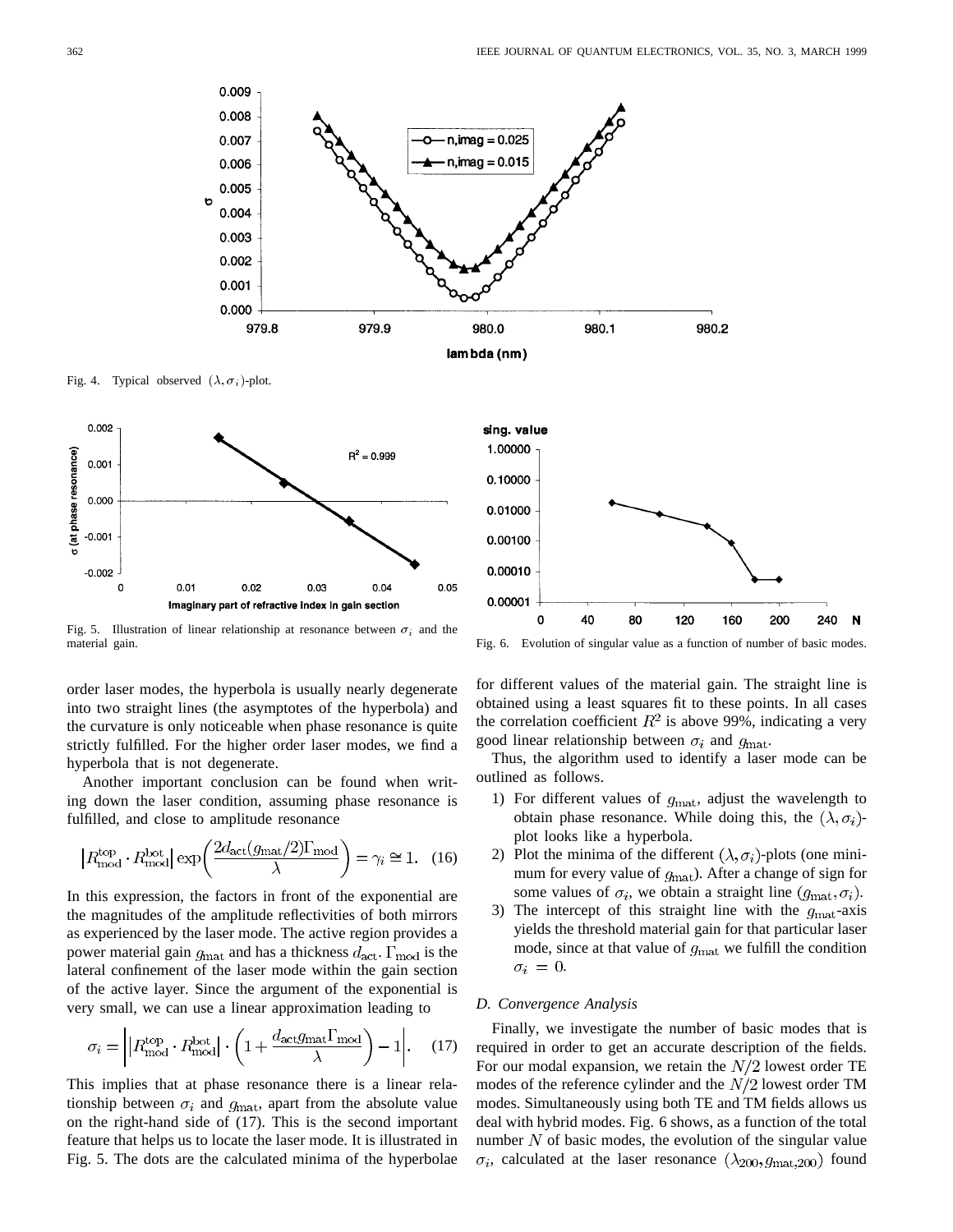

Fig. 7. Threshold material gain for the fundamental laser mode.

using  $N = 200$ . It can be seen that around  $N = 180$  a stable situation is reached with a singular value that is sufficiently close to zero. All the other examples in this paper are therefore calculated with this number of basic modes. It should be noted that, for this value of  $N$ , around 10 to 15 basic modes are evanescent. It is well known that one should retain a number of evanescent modes that is sufficiently high in order to have an accurate representation of the fields.

#### III. SIMULATION RESULTS

## *A. Comparison of Proton-Implanted and Oxidized VCSEL's*

Fig. 1 shows an oxide-confined top-emitting VCSEL. The bottom mirror is a 30-pair  $GaAs(n = 3.525)$  $\text{Al}_{0.8}$ Ga<sub>0.2</sub>As( $n = 3.077$ ) mirror. The active layer is a single 5-nm-thick QW embedded in a  $\lambda$ -cavity with  $n = 3.525$  everywhere. The top mirror is a 24-period  $GaAs(n = 3.525) - Al_{0.8}Ga_{0.2}As(n = 3.077)$  mirror with one additional pair of layers GaAs( $n = 3.525$ )–AlAs( $n = 2.952$ ) right above the active region. This AlAs layer is oxidized to form an oxide window of variable radius  $R$ . The oxide confined VCSEL will be compared to a proton-implanted (nonoxidized) VCSEL that has an identical structure, except for the top mirror which is a 25-period GaAs  $(n = 3.525) - Al_{0.8}Ga_{0.2}As(n = 3.077)$  DBR. The radius of the gain section in the QW is the same in both structures and equals the radius of the oxide window in the oxidized VCSEL. Outside the gain region, the QW has a constant absorption  $(n_{\text{imag}} = -0.1)$ . This absorption is included for physical reasons, but it also avoids finding dummy cavity resonances. The design wavelength for the fundamental laser mode is 980 nm.

Fig. 7 shows the threshold material gain for the fundamental mode in both structures. (In interpreting these values, keep in mind that all calculations are done for a device with a single QW. A real VCSEL typically has three QW's, so the values in Fig. 7 should be divided by three in order to get realistic values for the required gain per QW.) We can conclude from Fig. 7 that a proton implanted VCSEL with  $R < 3.5 \mu m$  is difficult to realize, while oxide confined VCSEL's can be made much smaller than that [9]. Fig. 7 is therefore very much in agreement with experimental findings [18], [19].

We now show that this lower threshold for oxide-confined VCSEL's can be correlated with a better confinement of



Fig. 8. Confinement of the fundamental laser mode in the gain section of the active layer.



Fig. 9. The fundamental laser mode with 3-dB radius.

the laser mode to the gain region and with a higher modal reflectivity, counteracting diffraction losses.

Fig. 8 shows the confinement factor  $\Gamma_{\text{mod}}$  of the laser mode within the gain section of the QW. For nonoxidized devices,  $\Gamma_{\text{mod}}$  hardly reaches 75% when  $R < 8$   $\mu$ m. For very small VCSEL's of 2- $\mu$ m radius, the overlap even goes down to 14%. This reduced overlap with the gain section means that the laser mode will not be pumped efficiently. The oxidation procedure leads to a vast increase in  $\Gamma_{\text{mod}}$ . For large oxidized devices, the overlap is between 95% and 99%, going down to 82% for VCSEL's of 2- $\mu$ m radius. The material gain of the QW is therefore much more efficiently used in oxide-confined structures.

Instead of looking at the overlap  $\Gamma_{\text{mod}}$ , we can also plot the 3-dB radius of the transverse field profile of the laser mode. Larger overlap translates evidently into narrower field profiles, as can be seen from Fig. 9. For a large range of diameters, the difference in 3-dB radius is more or less constant at a value of 1.2  $\mu$ m. When  $R < 2.5 \mu$ m, the field profile of the nonoxidized VCSEL's seems to widen again. This is an effect that has already been discussed by Ujihara [20] and can be understood based on the reflection characteristics of a uniform DBR mirror. If the laser mode were to become too narrow, it would contain many plane-wave contributions that propagate under very oblique angles and that are therefore not well reflected by the DBR mirror. These plane-wave components cannot contribute to the laser mode. This leads in effect to a lower bound on the laser mode 3-dB radius.

Fig. 10 shows the product of top and bottom mirror amplitude reflectivity, which can be determined from (17), once we have obtained the threshold gain and the confinement factor.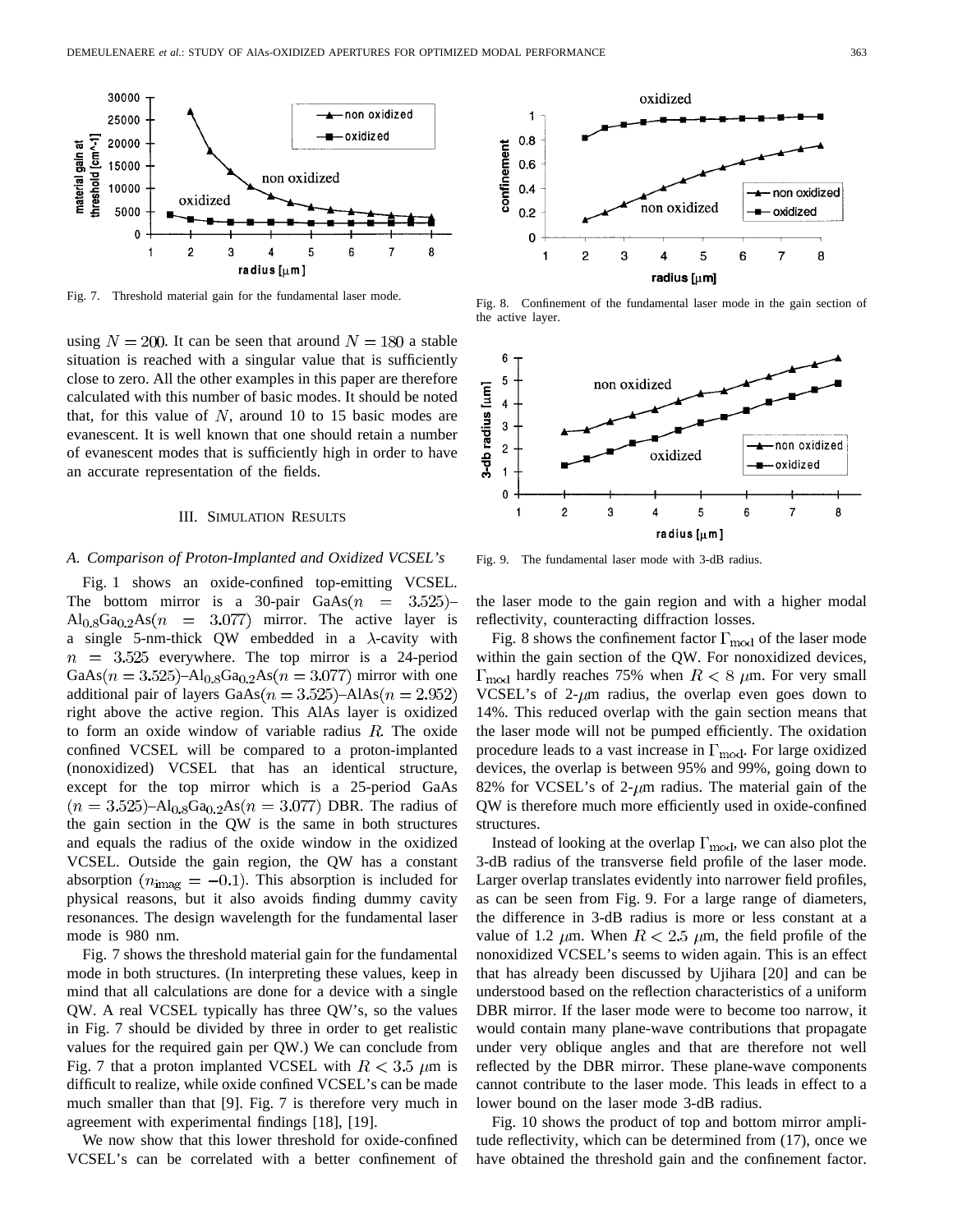

Fig. 10. Product of mirror reflectivities for the fundamental laser mode.

We see that in both cases this combined amplitude reflectivity is very high, always above 99.8%. For both structures, the reflectivity goes down with decreasing device radius. This is consistent with the intuitive understanding that a narrow beam suffers more diffraction loss. However, the reflectivity for the oxide-confined structures is always higher than for the protonimplanted ones, meaning that the oxide is very effective in counteracting diffraction losses. Only for very small devices  $(R < 2 \mu m)$ , diffraction loss becomes again a competing factor that cannot be completely neutralized anymore by the oxide aperture. In these cases, the threshold material gain will increase, as was already apparent from Fig. 7. Still, this increase is not as dramatic as compared to nonoxidized devices, because the overlap of the fundamental mode with the gain section is still very large (Fig. 8).

To summarize the effect of diffraction losses on VCSEL's we can say the following. In a proton-implanted device only the weak gain guiding counteracts diffraction losses. When reducing the device diameter, the laser mode will therefore be less confined to the gain section. This in turn leads to an increased threshold for laser action. In oxide-confined VCSEL's, the large index difference caused by the oxidation effectively counteracts diffraction when  $R > 3 \mu m$ , where the threshold material gain (Fig. 7) and the overlap with the gain section (Fig. 8) do not change significantly with oxide aperture radius. For smaller devices  $(R < 2 \mu m)$ , diffraction again becomes an important effect. This leads a to reduced overlap of the laser mode with the gain section and an increased material gain needed to reach threshold, although these effects are not as pronounced as compared to proton-implanted devices.

## *B. Effect of Oxide Position on Modal Stability*

In all of the above calculations, the thickness of the oxidized layer was kept fixed at 80 nm, meaning that a complete quarter wavelength layer of semiconductor material was oxidized. We will now vary oxide thickness and position relative to the standing wave pattern in the cavity, since we expect that the degree at which the oxide is sensed by the laser mode will vary at different positions relative to the standing wave pattern. We consider two positions within the  $\lambda/4$  AlGaAs-layer: "antinode position" (Fig. 11) and "node position" (Fig. 12). Note, however, that these are not exactly antinode and node positions, because the oxidized AlAs layer has a nonzero thickness and is always kept within the  $\lambda/4$  AlGaAs-layer.



Fig. 11. Oxidized VCSEL with the oxide aperture at the antinode position.



Fig. 12. Oxidized VCSEL with the oxide aperture at the node position.

In the "antinode position," the bottom of the oxidized layer is at the antinode position, while in the "node position" the top of this oxidized layer is at the node position.

It will become clear from the simulation results that an antinode oxide leads to a much reduced threshold gain. Indeed, the aperture is placed at a maximum of the standing wave pattern and is therefore very effective in counteracting diffraction. However, this is true for both the fundamental mode and the higher order modes. Therefore, an antinode oxide is able to provide for low threshold gain for the fundamental mode, but at the expense of a reduced modal selectivity.

In a node oxide, exactly the opposite is true. The aperture is placed at a field minimum and is not very effective in counteracting diffraction. These detrimental diffraction effects are worse for the higher order modes, and therefore a node oxide provides for a good modal stability, but at the expense of a higher threshold for the fundamental mode.

The difference between a node and an antinode oxide with regard to modal stability is illustrated in Fig. 13. This figure shows the difference in threshold gain for the fundamental mode and the first-order mode for  $R = 4 \mu m$ . Node oxides clearly reduced modal stability, i.e., smaller threshold difference between the modes.

The same conclusions can be drawn if we look at the overlap with the gain section. Fig. 14 shows that an antinode oxide confines the modes a lot better to the gain section than a node oxide. However, the difference in overlap for the fundamental and the first-order mode is larger for a node oxide than for an antinode oxide.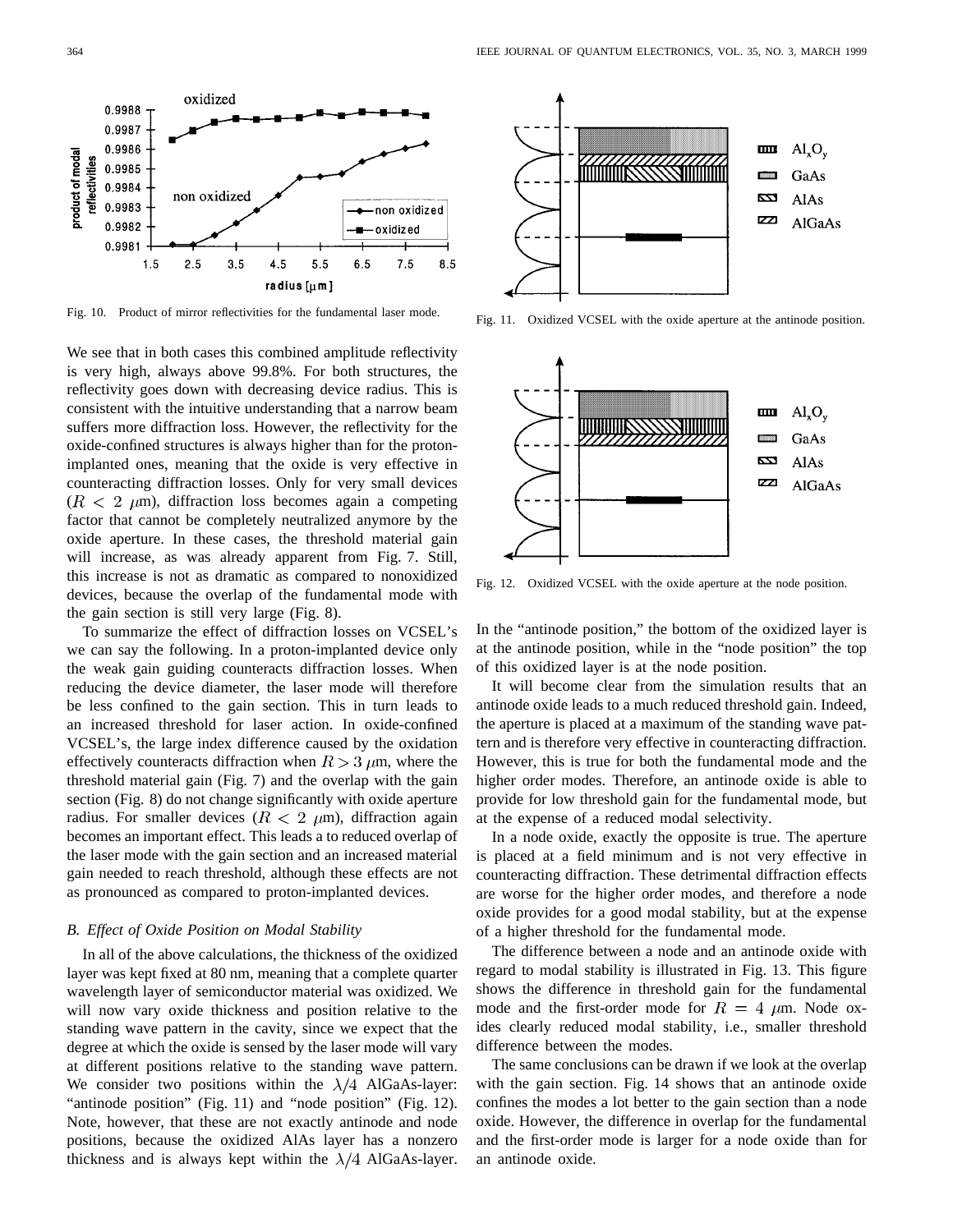

Fig. 13. Difference in threshold material gain for fundamental and first-order modes in oxidized VCSEL's.



Fig. 14. Overlap of fundamental and first-order mode with gain section in oxide-confined VCSEL's (radius of the oxide aperture:  $4 \mu m$ ).



Fig. 15. Threshold material of the fundamental mode as a function of oxide thickness for various values of the aperture radius (node oxide).

We now investigate the modal stability properties of oxidized VCSEL's with  $R > 4$   $\mu$ m. Given the results presented above, we only consider node oxide windows. The threshold material gain for these devices is shown in Fig. 15 (fundamental mode) and in Fig. 16 (first-order mode). We can see, e.g., that, for aperture thicknesses of 30 and 20 nm, the threshold material gain for the fundamental mode is at most  $3200 \text{ cm}^{-1}$ , while for the first-order mode it is at least 4800 cm<sup>-1</sup>, if  $R < 6$   $\mu$ m. Therefore, in this range of parameters, we have an acceptable compromise between low threshold for the fundamental mode and good modal stability. Probably, a device with  $R = 7 \mu m$  is too large to maintain a stable fundamental mode for any reasonable threshold for the fundamental mode.



Fig. 16. Threshold material gain of the first-order mode as a function of oxide thickness for various values of the aperture radius (node oxide).

We can summarize this in the following rules of thumb for stable mode operation:

$$
\Gamma_0 - \Gamma_1 \ge 0.15
$$
  

$$
\Gamma_0 \ge 0.75
$$
 (18)

where  $\Gamma_0$  stands for the overlap of the fundamental mode with the gain section and  $\Gamma_1$  for the overlap of the first-order mode. The first condition assures a fairly large difference in threshold for both modes, while the second ensures that the threshold for the fundamental mode is acceptable.

We can expect that current spreading will slightly change both confinement factors, but their difference should remain more or less unaltered as compared to the values we find. The reason for this is that this process is not very mode-selective. Other thermal and electrical effects like current crowding, thermal lensing, and carrier-induced antiguiding could have a larger impact on modal stability. However, these effects could still be taken into account in our optical model by changing the uniform gain profile in the QW to a staircase approximation of the real gain profile resulting from these phenomena.

# *C. Plane-Wave Model for Oxide Apertures*

The rigorous simulation in the previous section showed that an antinode oxide is better at confining the laser mode to the action region, leading to higher values of  $\Gamma$ . We can further clarify this by considering simple plane-wave calculations.

We calculate the plane-wave reflectivity for two situations. One is where we place an oxide layer of thickness 20, 40, or 60 nm at various distances from a 20-period GaAs–AlGaAs DBR. This situation corresponds to the tails of the laser mode that extend under the oxide window. The other situation is similar, but the oxide is replaced by an AlAs layer. This corresponds to the center part of the laser mode. This is done for distances between oxide and mirror between 0 and 160 nm, but note that, in a real VCSEL with the oxide embedded in a  $\lambda/4$ AlAs-layer, the actual range is limited between 0 and 80 nm.

Fig. 17 shows the difference in amplitude reflectivity for the two situations. We see that in the range 0–80 nm, an oxide layer always has a lower mirror reflectivity than the central section. This implies that the tails of the field will suffer more mirror transmission loss than the central part, leading to a better confinement.

To compare node to antinode oxides, we remark that a node oxide of thickness  $d_{\text{ox}}$  corresponds to  $d = 0$  in Fig. 17, while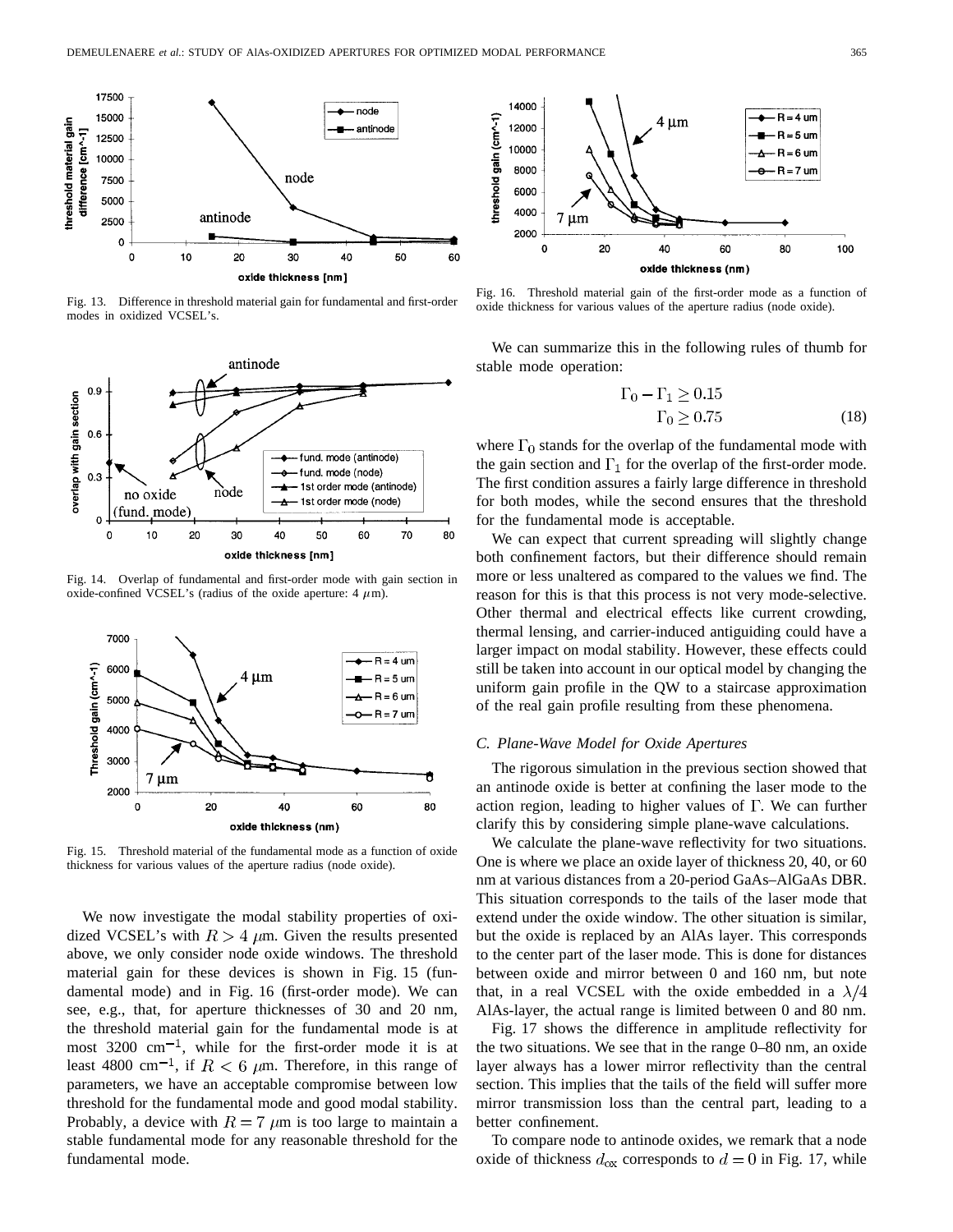

Fig. 17. Change in modulus of the mirror amplitude reflectivity due to the oxide as a function of the distance  $(d)$  between the oxide and the DBR.



Fig. 18. Phase change of the mirror amplitude reflectivity due to the oxide as a function of the distance  $(d)$  between the oxide and the DBR.

an antinode oxide of thickness  $d_{\text{ox}}$  corresponds to  $d = 80$  nm  $-d_{\text{ox}}$ . We see indeed that the additional mirror transmission loss suffered by the tails of the mode is higher for an antinode oxide than for a node oxide. Therefore, with antinode oxides, the modes are much better confined to the central region, minimizing mirror transmission loss.

Finally, the phase change as shown in Fig. 18 demonstrates that the oxide aperture acts as a focusing optical element, as already discussed in [9].

# *D. Influence of the Metal Cylinder*

Lastly, we discuss the influence of the perfectly conducting wall of radius  $R_w$  that was introduced for numerical reasons (see Section II-C). All results shown above were calculated with  $R_w = 12 \mu m$ . In principle, this metal wall introduces (numerical) reflections that can corrupt the results, because in a real structure this numerically reflected power would be radiated out of the laser. To test the influence of this effect, we can use two approaches. The first is to introduce mild absorbers between the structure of interest and the metallic wall. If we take care that the absorbers themselves do not introduce any parasitic reflections, we can make sure that the power is absorbed before it reaches the metal wall. A second approach is simply to place the metallic wall further away from the structure of interest.

Both methods were used to check the influence of the metal wall. For oxide-confined VCSEL's, we used radii of  $R = 2$ , 4, or 8  $\mu$ m. For proton-implanted devices, we used  $R = 4$ or  $8 \mu m$ .

First, we kept the metal wall at  $R_w = 12 \ \mu \text{m}$  and introduced an absorber in the top mirror extending laterally from 10 to 12  $\mu$ m. The imaginary part of the refractive index was chosen so that only 0.1% of the perpendicularly incident power was reflected at the absorber interface. The threshold material gain for the oxide-confined VCSEL's showed no noticeable difference with the results presented in Fig. 7. For the  $4-\mu m$ proton-implanted structure, we found agreement with Fig. 7 to within 2%, while for the 8- $\mu$ m proton-implanted device deviations of 20% were found. For this reason, we only tried putting the metal cylinder further away for the  $8-\mu m$ proton-implanted VCSEL. When the metallic wall was put at  $R_w = 25 \mu m$  without any absorbers present, we again found agreement with Fig. 7 to within 2%.

Therefore, we can conclude that the results of Fig. 7 are correct to within 2%, and that for the oxide-confined structures the presence of the metal wall is negligible, while for the nonoxidized structures, more care should be taken in assessing the accuracy of the results.

#### IV. CONCLUSION

We presented a vectorial electromagnetic model capable of determining the optical properties of currently used VCSEL's. Specifically, the high lateral index contrast due to oxide windows can be treated in an exact way, contrary to other models available until now.

Using this model, we compared oxide-confined structures to proton-implanted ones in order to understand and quantify the different mechanisms active in these structures. We showed that mirror diffraction loss in oxide-confined devices is effectively counteracted by the aperture, leading to a better overlap with the active region and to a reduced threshold material gain.

We also compared node oxides to antinode oxides, indication that there is a tradeoff to make between low threshold for the fundamental mode and good modal stability. Node oxides are favorable for modal stability, while antinode oxides yield low threshold gain for the fundamental mode.

#### **REFERENCES**

- [1] M. H. MacDougal, P. D. Dapkus, V. Pudikov, H. Zhao, and G. M. Yang, "Ultralow threshold current vertical cavity surface emitting lasers with AlAs oxide-GaAs distributed Bragg reflectors," *IEEE Photon. Technol.* Lett., vol. 7, pp. 229-231, Mar. 1995.
- [2] Y. Hayashi, T. Mukaihara, N. Hatori, N. Ohnoki, A. Matsutani, F. Koyama, and K. Iga, "Lasing characteristics of low threshold oxide confinement InGaAs-GaAlAs vertical cavity surface emitting lasers," *IEEE Photon. Technol. Lett.*, vol. 7, pp. 1234–1236, Nov. 1995.
- [3] K. L. Lear, K. D. Choquette, R. P. Schneider, S. P. Kilcoyne, and K. M. Geib, "Selectively oxidized vertical cavity surface emitting lasers with 50% power conversion efficiency," *Electron. Lett.*, vol. 31, no. 3, pp. 208–209, 1995.
- [4] K. D. Choquette, R. P. Schneider, K. L. Lear, and K. M. Geib, "Low threshold voltage vertical cavity lasers fabricated by selective oxidation," *Electron. Lett.*, vol. 30, pp. 2043–2044, 1994.
- [5] K. D. Choquette, K. L. Lear, R. P. Schneider, K. M. Geib, J. J. Figiel, and R. Hull, "Fabrication and performance of selectively oxidized vertical cavity lasers," *IEEE Photon. Technol. Lett.*, vol. 7, pp. 1237–1239, Nov. 1995.
- [6] K. J. Ebeling, U. Fiedler, R. Michalzik, G. Reiner, and B. Weigl, "Recent advances in semiconductor vertical cavity lasers for optical communications and optical interconnects," in *Proc. 22nd Eur. Conf. Optical Communication (ECOC)*, 1996, paper TuC.2.1.